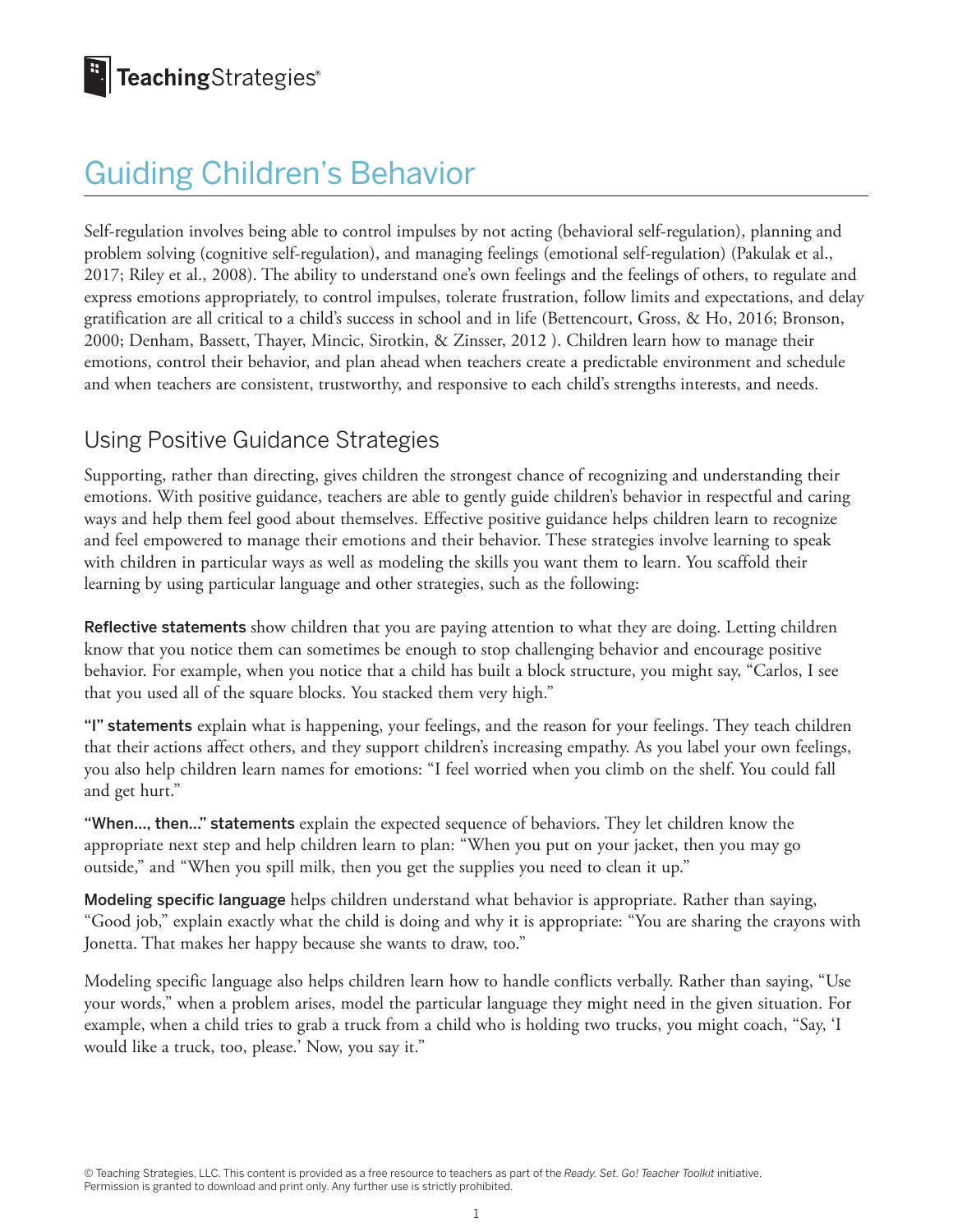## TeachingStrategies®

Offering choices supports children's independence and ability to make decisions. Limit choices to two and make sure that both choices are acceptable to you and the child (for example, staying alone on the playground is not a realistic choice). Instead, offer "You may walk to the door by yourself, or you may choose a classmate to go with you."

Redirection provides a child with an acceptable alternative to unacceptable behavior. For example, if a child is throwing rocks on the playground, you might redirect her to throw balls instead. You would prompt, "I see that you are practicing your throwing skills. It's not safe to throw rocks because someone might get hurt. Here's a bag with balls of different sizes. You may choose which balls to throw."

Changing the environment can involve moving the child to a new location, adding or removing materials, or changing the time of day when something occurs. For example, after noticing that several children are climbing on furniture during choice time, you would talk with the children and designate a special time for small groups to practice climbing safely on the outdoor equipment.

Showing while telling involves talking to children about what they should do as you use gestures and other visual clues to show them. Focus on the positive—the "do" rather than the "don't"—and demonstrate the behavior you expect. For example, you would touch the jackets as you explain, "We need to put our jackets on before we go outside." You can also use this strategy to draw children's attention to other people's feelings. You would point to and look at Derek's face as you explain, "Look at Derek's face. His frown tells you that he doesn't like it when you poke him."

#### Responding to Challenging Behavior

In this section, you will not find a complete list of challenging behaviors. This is because every teacher has a different threshold for what behaviors he or she may find challenging. It is also essential to recognize the difference between challenging behavior and behavior that is simply developmentally appropriate for a particular child. Take a look at the progressions for development and learning to understand whether your expectations for children's behavior are realistic, or whether behavior that may strike you as challenging might be a result of a child's frustration with something in particular.

It is also important to consider that the steps you take to organize the physical space, establish a clear structure for the day (as discussed in chapter 2), create a classroom community, and guide children's behavior will help most children develop self-regulation skills and function productively in the classroom. For children whose behaviors you do find challenging, the way you respond to these children sends a powerful message to everyone in the class.

Imagine how children feel when, day after day, they hear their teachers say:

- "Haven't I told you a hundred times not to do that?"
- "I don't care what happened. I'm angry with both of you."
- "Don't you know better than that? You should know the rules by now!"
- "Instead of going outside, you need to sit in the time-out chair and think about what you just did!"
- "You know we have a rule about sharing. I'm going to put this toy away, and no one will get to play with it. I hope you're both satisfied!"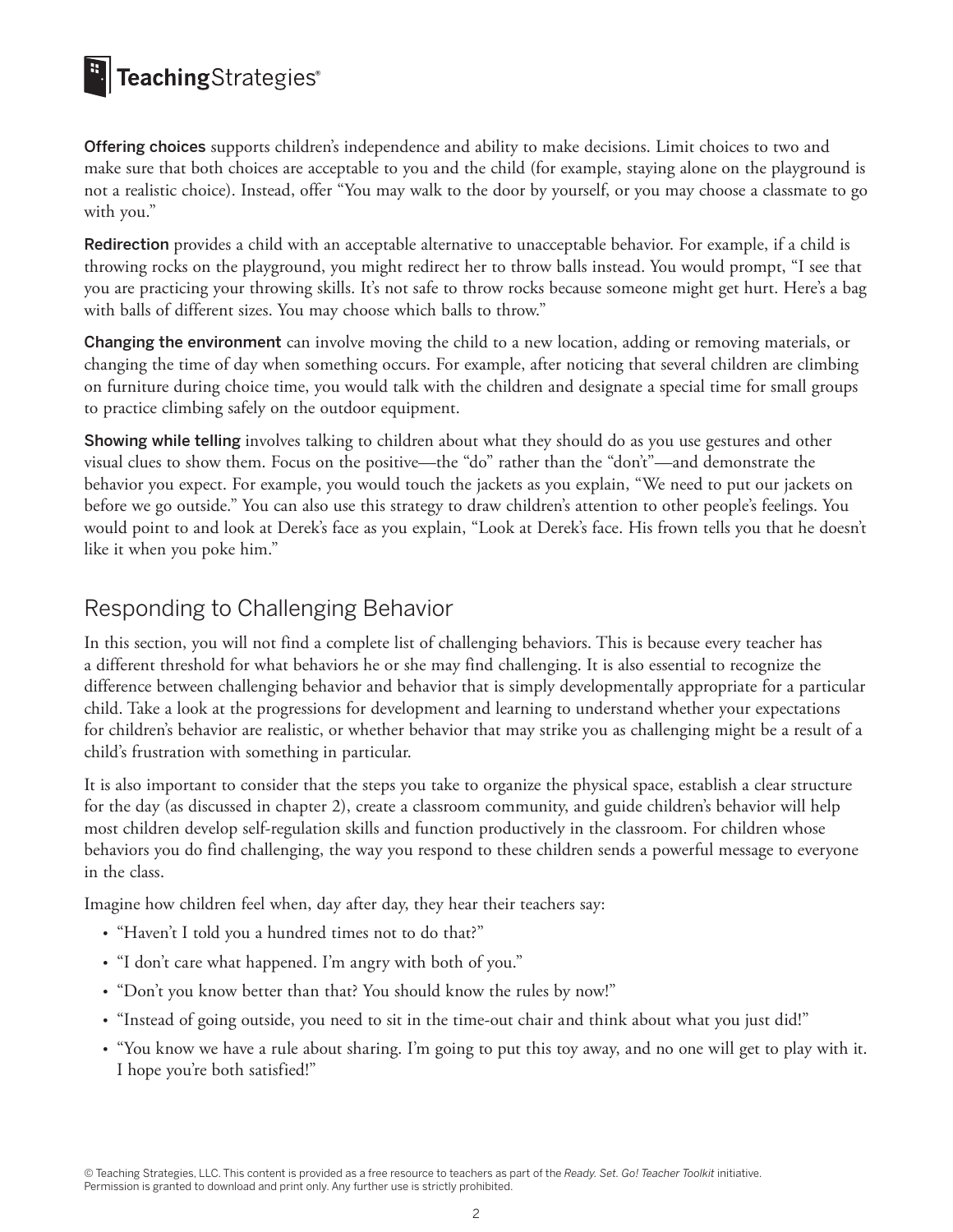## TeachingStrategies®

Statements like these are upsetting to all children and do little to help children change their behavior. Most likely, they reflect a teacher's frustration at being unable to establish control in the classroom. The better alternative is to have a repertoire of strategies for dealing with behaviors that you find challenging and establishing control in the classroom.

#### Common Challenging Behaviors

Testing limits, physical aggression, biting, temper tantrums, and bullying are among the most common challenging behaviors. Many caring teachers struggle with these behaviors every day. Unfortunately, our society glorifies aggression in many ways. Consider the television programs children watch and the toys marketed to children. Sadly, too many children experience violence or neglect, and their behavior shows the profound impact of these experiences. It is also important to note the importance of the teacher–child bond during potentially challenging situations and behaviors, because "when you and a child care about each other, he has a desire to learn and a model to emulate, and you have more understanding, patience, and persistence" (Kaiser & Rasminsky, 2016).

Here are suggestions for responding firmly and positively to children whose behavior you might find challenging.

Testing limits is one of the ways preschool children discover how much power they have and the kind of authority with which they are dealing. Some children test limits repeatedly, and they need adults who understand children's need to do so. Here is a helpful framework recommended by Dr. Becky Bailey in her book, *There's Got to Be a Better Way* (2003, pp. 202–212).

- Acknowledge the child's feelings and wishes. A child who feels acknowledged and understood is more open to hearing what you have to say. The first step is to figure out what the child is trying to accomplish, wants, or needs, and verbalize what you think the child's intentions or feelings are, e.g., "You feel like climbing today," or "Those small beads are frustrating for you."
- State the limit clearly. In simple terms, convey what behavior is not permitted. Be very specific and direct: "We use tables for our work and for eating. Tables are not for climbing," and "You may string the beads. They are not throwing toys."
- Say what behavior is acceptable. Give the child other ways to address a need or wish: "You may climb up to the loft or stand on the hollow blocks. Which one would you like to do?" or "Let's pick up these beads first. If you want to throw something, you may throw beanbags. If you want to use beads, I will find some large ones that won't be so frustrating. What's your choice?" When children may choose between ways to address their needs, they are more willing to comply.
- Offer a final choice. If a child is determined to test the limits, does not stop an unsafe behavior, and does not choose one of the acceptable options you have offered, that child needs your additional patience. Keep your message consistent and firm. The child must understand that the behavior must stop: "If you continue to climb on the table, you will have to leave this area and play in one without tables. It's your choice." If the child continues, lead him gently away, saying, "You are still climbing, so you will have to go to another area. I'll help you find a place to play safely. When we go outside, you will have a chance to do some real climbing."

© Teaching Strategies, LLC. This content is provided as a free resource to teachers as part of the *Ready. Set. Go! Teacher Toolkit* initiative. Permission is granted to download and print only. Any further use is strictly prohibited.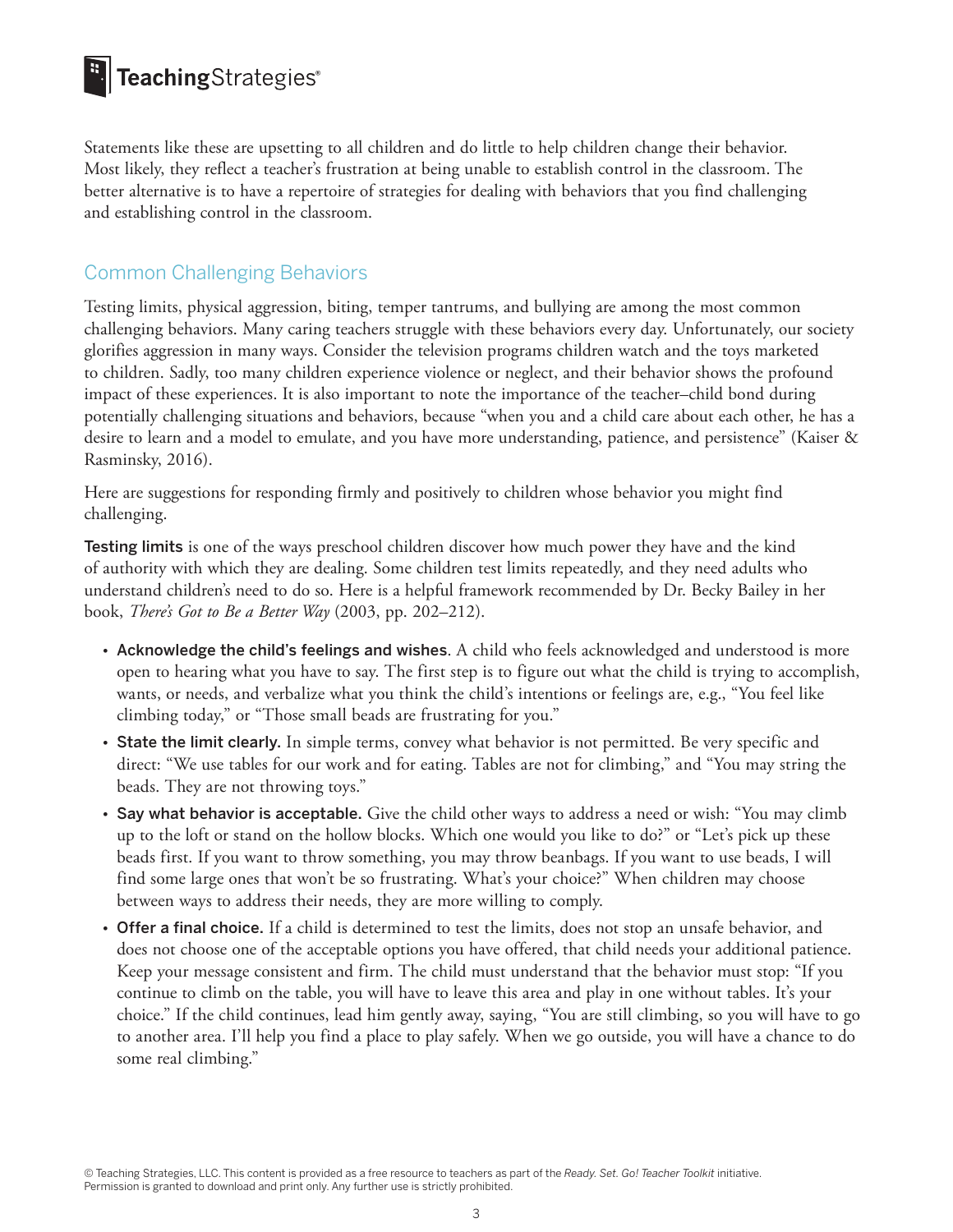## **E** TeachingStrategies<sup>®</sup>

The most important message to communicate is that the classroom is a safe place.

Immediately stop any behavior that might injure someone. Keep in mind that challenging behavior of any kind is an opportunity to identify limits and clarify which behaviors are acceptable and which are not.

Physical aggression (hitting, scratching, kicking, and other behavior that hurts people) must be stopped immediately. Both the aggressor and the victim need immediate attention. Intervene by positioning yourself at the aggressive child's level. Clearly state the rule forbidding physical aggression: "Alexa, stop now! You may not hurt people." Involve the aggressive child in comforting the one who was hurt (if the hurt child permits this). This technique helps the aggressor understand the connection between her actions and the victim's pain: "Please get the ice pack from the freezer right away so Sonya can put it on her leg."

When a child is physically aggressive and loses control, you may need to hold her until she calms down. Ask a colleague to respond to the hurt child. Children feel scared when they lose control, and your firm arms can help that child feel safe because you have taken charge of the situation. Providing a comforting verbal reminder (e.g., "I'm holding you to help you stay safe") also helps the child know she is safe. After a few minutes, you can discuss what happened: "Do you want to talk about what made you feel so angry? I could see that you were upset." Reassure the child that you want to listen to her feelings. Let the child recover before discussing alternative ways to handle anger and frustration.

Biting, like other forms of aggression, requires an immediate response. Clearly state the rule about not biting. Involve the child who did the biting in comforting the one who was bitten and talk about what caused the problem.

Refrain from saying to the biter something like, "How would you like it if Mark bit you?" That strategy only reinforces aggression. Instead, think of a way to redirect the child's energy and attention positively.

If a child bites often, talk with family members to find out whether the child bites at home. Purposefully observe the child to see whether you can pinpoint when the behavior occurs and what might be the root of the problem. Develop a plan to stop it, for example, by intervening before the child reaches the frustration level. Observe, anticipate, and redirect biters before they reach their target!

Temper tantrums are a child's way of expressing frustration by screaming, kicking, and crying. Tantrums often occur when children have very strong feelings that they cannot express through words. When a child is having a temper tantrum, you have to act quickly to protect the child as well as other people and things. Some children calm down when you hold their arms and legs firmly and comfort them as you explain that you are helping them stay safe. Others need you to be nearby and to hear your calm voice. Once a child relaxes, you can talk about what happened and what the child can do differently in the future:

"I could tell you were really mad. Your arms were going like this, and your face looked like this (demonstrate). Your whole body was telling me that you were angry. You really wanted to play with the truck. Next time, try telling Juwan, 'Let me play with the truck when you are finished.'"

Many tantrums can be avoided by offering a developmentally appropriate and engaging program. Children who are tired or frustrated are more likely to have tantrums than those who are well-rested, who are fed nutritious meals and snacks before they get too hungry, and who are provided with age-appropriate materials and activities. Observe children to determine signs of frustration and understand when and why they lose control. When a sign appears, direct the child to a soothing activity such as water play, sand play, or listening to music.